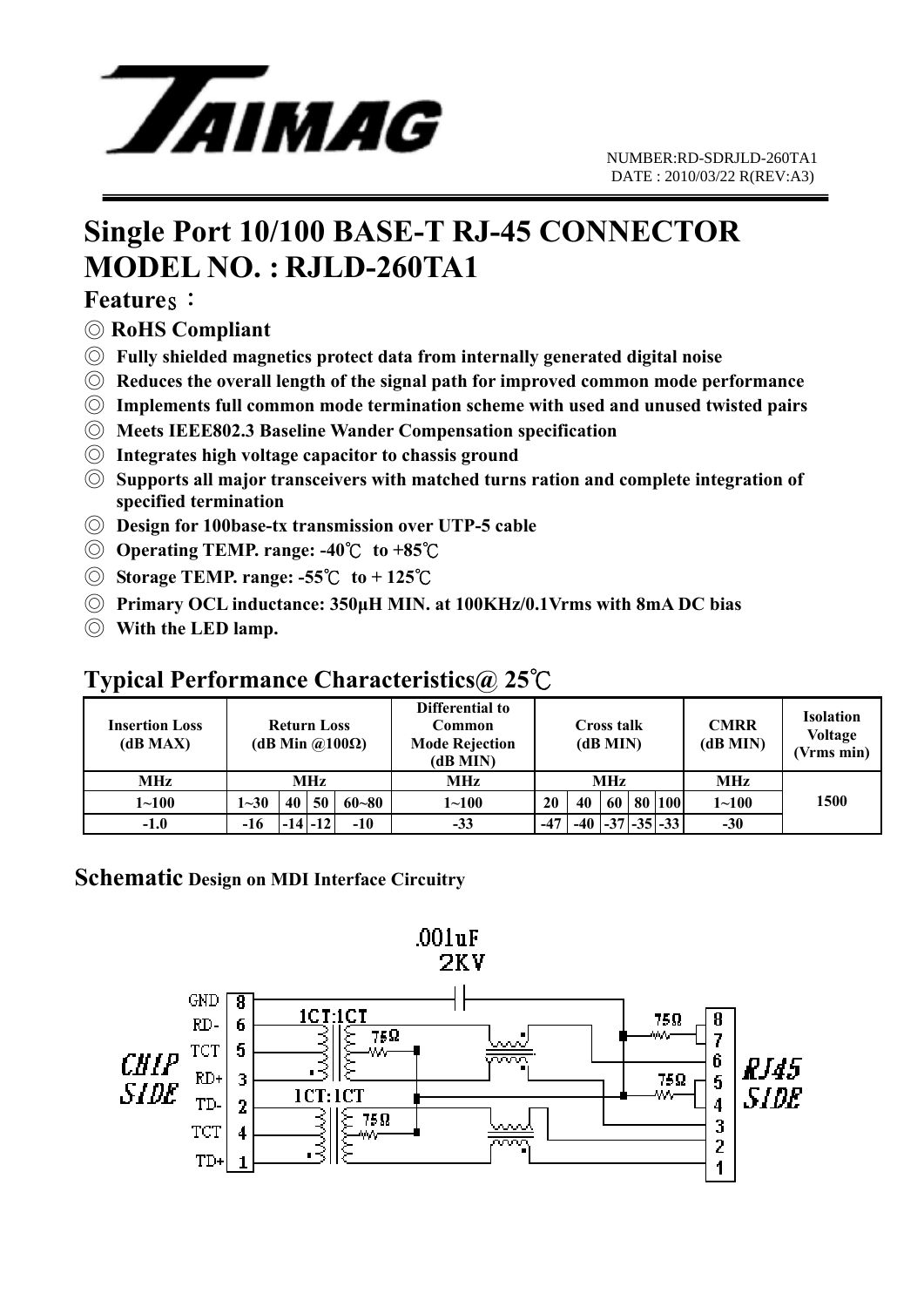

## **MODEL NO. : RJLD-260TA1**

**Dimension:** mm TOLERANCE: ±0.15 (unless otherwise specified)









COMPONENT SIDE OF BOARD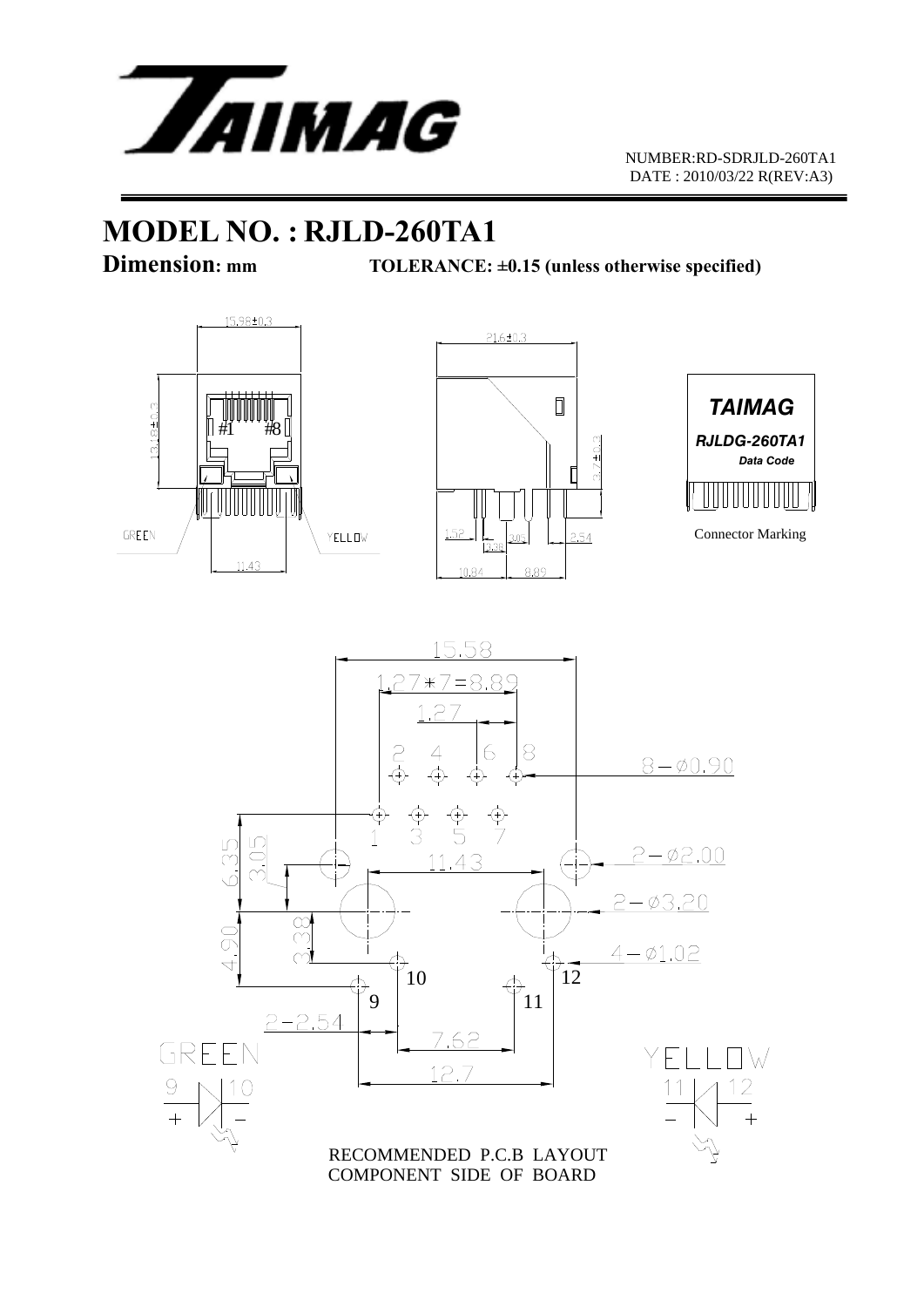

## **MODEL NO. : RJLD-260TA1 Ordering Information**



## **Requirements**:

 **1. Design and Construction Product shall be of design, construction and physical dimensions specified on applicable product drawing.** 

#### **2. Materials and Finish**

- **A. Contact:** 
	- **RJ Contact : Phosphor Bronze, Thickness=0.30mm Finish : Contact Area : 6μ"min. Gold over 50**μ**"min. Nickel RJ Joint Contact : SPCC, Thickness=0.3mm** 
		- **Finish : 80μ"min. Sn over 50**μ**"min. Nickel**
	- **LED Joint Contact : SPCC, Thickness=0.50mm Finish : 80μ"min. Sn over 50**μ**"min. Nickel**

#### **B. Plastic Part :**

- **(1) Set Housing : Thermoplastic, LCP, Black UL FILE NO. : E106764 Manufacturer : POLYPLASTICS CO LTD. Grade : E130i(d)(e) Flame Class : UL 94V-0**
- **(2) Insert : Thermoplastic, LCP, Black UL FILE NO. : E106764 Manufacturer : POLYPLASTICS CO LTD. Grade : E130i(d)(e) Flame Class : UL 94V-0**
- **(3) Spacer : Thermoplastic, LCP, Black UL FILE NO. : E106764 Manufacturer : POLYPLASTICS CO LTD. Grade : E130i(d)(e) Flame Class : UL 94V-0**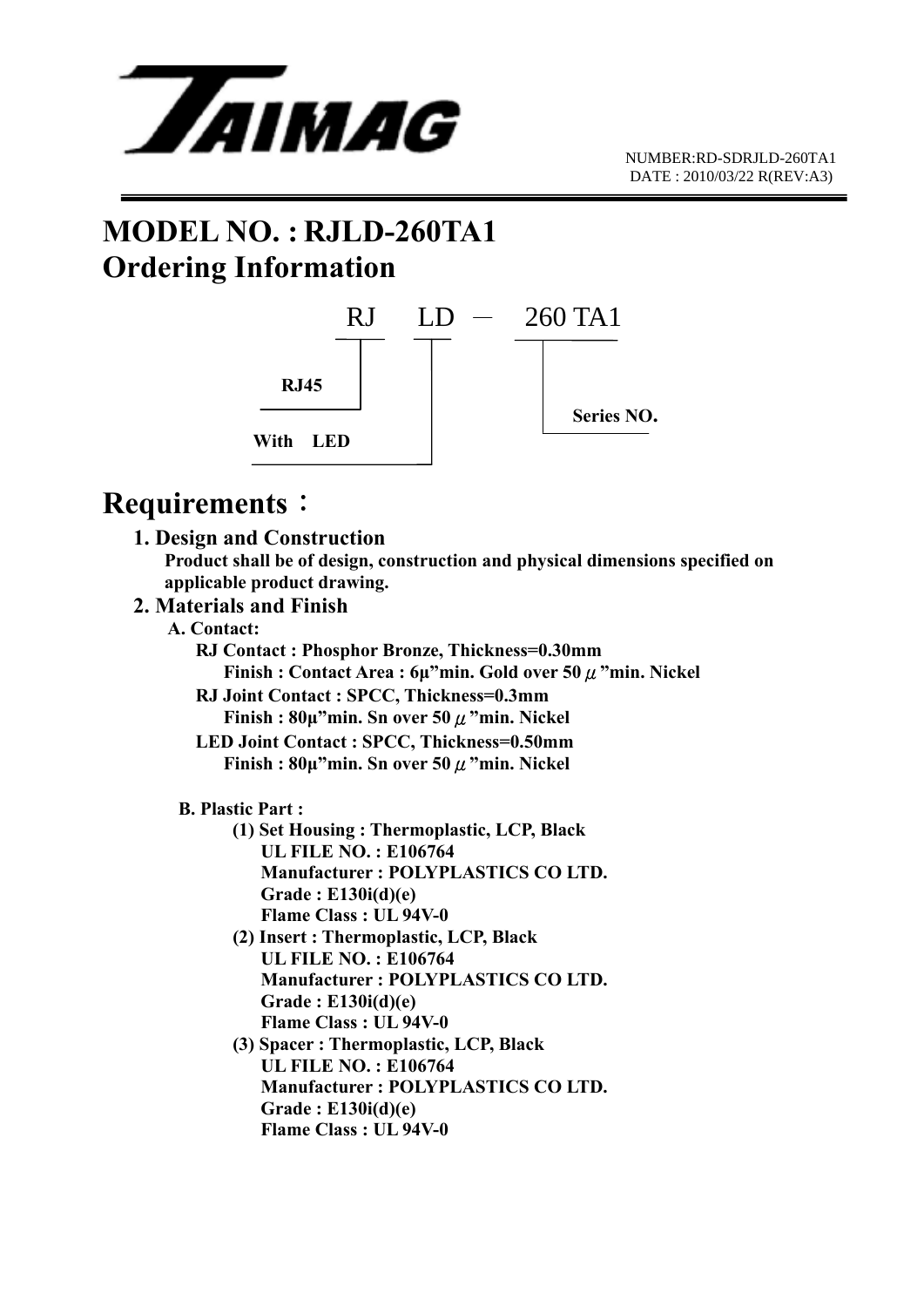

 NUMBER:RD-SDRJLD-260TA1 DATE : 2010/03/22 R(REV:A3)

# **MODEL NO. : RJLD-260TA1**<br>C. Shield Material :

 **Cartridge Thickness=0.25**±**0.05mm** 

 **10μ"-20μ" Thick Nickel over Brass** 

#### **D. LED Lamp**

 **(a) Lens Color : Transparent with color** 

 **(b) Emitted Color : Green & Yellow** 

 **(c) View Angle : 65**∘

 **(d) Wave Length : Green 565nm ,Yellow 585nm** 

 **(e)Recommended operation current (IF)**:**20 mA**

#### 3. Ratings

(1) Voltage rating : 125 VAC

(2) Current rating : 1.5A

#### Durability :

 **(1)1000 cycles with no function damage for RJ-45 . Abnormalities shall be present after the test.** 

- **(2)Low Level Contact Resistance : ΔR=30mΩ maximum (final)**
- **(3)The sample should be mounted in the tester and fully mated and unmated 500 times per hour at the rate of 25mm/min.EIA-364-09C.**